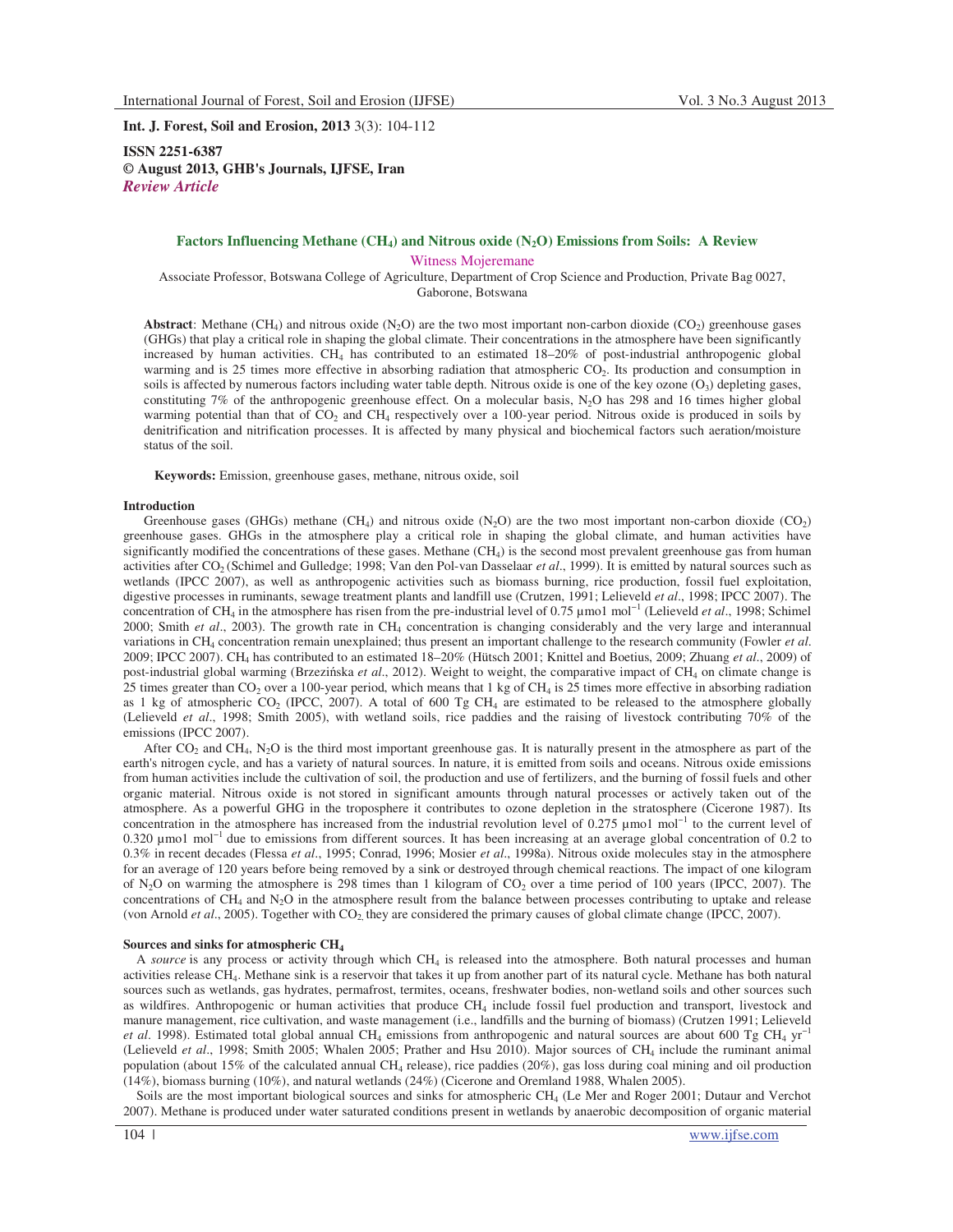by methanogenic bacteria (Lloyd *et al*., 1998; Hou *et al*., 2000; Yavitt and Williams, 2000). Methanogens are strictly anaerobic unicellular organisms belonging to phylogenetic domain *Archea* (Garcia 1990). Most methanogens are methophilic, able to function in temperature ranging from 20 to  $40^{\circ}$ C (Topp and Pattey 1997). Once CH<sub>4</sub> is produced, it can be released into the atmosphere through any of the three following pathways: (i) diffusion of dissolved CH<sub>4</sub> along the concentration gradient, (ii) transport via the aerenchyma of vascular plants, or (iii) release of CH<sub>4</sub>- containing gas bubbles, i.e., ebullition (Chanton 2005). Methane emitted from the soil to the atmosphere is the net balance between production and consumption controlled by methanogens and methanotrophs (Sundh et al., 1994; Chan and Parkin 2001; Dutaur and Verchot 2007; Chen *et al*., 2009).

Sinks for atmospheric CH<sub>4</sub> were estimated to be 580 Tg yr<sup>-1</sup> due to hydroxyl radicals (OH) oxidation and via microbial oxidation in soils (Whalen 2005). Methane's reaction with hydroxyl radicals is often counted as methane sinks (Wang and Ineson 2003), but technically, it does not result in methane storage or removal from the atmosphere. They initiate a series of chemical reactions by which CH<sup>4</sup> becomes one of several non-greenhouse compounds that are then removed from the atmosphere through precipitation or another means.

Methane is consumed (oxidized to  $CO<sub>2</sub>$ ) by methane-oxidizing bacteria (methanotrophs) (Singh and Tate 2007) in many soils which is the main CH<sub>4</sub> biological sink in terrestrial ecosystems (Adamsen and King 1993; Sundh et al., 1994; Castro et al, 1995; Butterbach-Bahl *et al*., 1998; Roura-Carol and Freeman 1999; Smith *et al*., 2000; Sjögerten et al, 2007). This process simply exchanges one greenhouse gas for another. However,  $CH_4$  is much more powerful than  $CO_2$  as a GHG. Oxidation of atmospheric methane by methanotrophic bacteria in well-drained soils accounts for about 10% (Topp and Pattey 1997) of the global methane sink, that is about 22-100 Tg yr<sup>-1</sup> (Smith *et al.*, 2000; Castaldi *et al.*, 2006; Dutaur and Verchot 2007). CH<sub>4</sub> is also oxidized in wetland soils but at comparatively low rates in the interface of the soil before it is released into the atmosphere (Ding *et al.*, 2003). An estimated 37% of atmospheric methane consumed in terrestrial ecosystems is oxidized in temperate and tropical forest soils (Steudler et al., 1989).

### **Sources and sinks for atmospheric N2O**

Land surfaces are the main source of atmospheric  $N_2O$ ; thus, changes in land-use practices modify soil emissions and influence N<sub>2</sub>O concentration in the atmosphere (Kroeze *et al.*, 1999). It is estimated that roughly half of the global N<sub>2</sub>O emissions are anthropogenic (Davidson, 1991; Khalil and Rasmussen, 1992; Hutchinson, 1995; Prasad, 1997). Soils are the most important global sources of atmospheric N2O (Williams *et al*., 1992; Bouwman *et al*., 1993). Nitrous oxide is produced by microbial processes of nitrification and denitrification (Regina et al., 1996; Bremner1997; Machefert et al., 2002; Mosier et al., 2004; Koponen et al., 2006) and dissimilatory  $NO_3^-$  reduction to  $NH_4^+$  (Silver *et al.*, 2001) in soils. The two microbial processes are controlled by environmental factors, cropping systems, soil management practices (Ellert and Janzen, 2008), inorganic or organic fertilization and by soil moisture content (Zou et al., 2007). Denitrification is an anoxic process that is important in producing and releasing  $N_2O$  in saturated organic soils (Smith et al., 1998; Dobbie et al., 1999; Ruser et al., 2001), whereas nitrification or the oxidation of ammonium  $(NH_4^+)$  or ammonia  $(NH_3)$  to nitrate via nitrite (Bollman and Conrad 1998; McLain and Martens 2005) is important in aerobic soils (Wrangle *et al*., 2001).

Approximately 80% of the global  $N_2O$  emissions from human activities are contributed by agriculture, more than half of which is released directly from agricultural soils and animal systems and the indirect emissions from soil through loss of nitrogen to aquatic system and atmosphere (Groffman *et al*., 1998; Mosier *et al*., 1998b; Kroeze *et al*., 1999; McMahon and Dennehy 1999; Gödde and Conrad 2000; Reay *et al.*, 2004). Annual emissions from agricultural system amounts to 6.3 Tg N<sub>2</sub>O-N yr<sup>−1</sup> (Mosier *et al*., 1998b). The increase in emissions from agriculture is primarily caused by increased N input into agricultural soils (Mosier *et al*., 1998b). The use of nitrogenous fertilizer has risen sharply worldwide in recent years. This is expected to increase further to meet the food demand of the growing population. Consequently, the emission of  $N<sub>2</sub>O$  from the soil would also increase (Sangeetha *et al*., 2009).

#### **Factors that affect methane fluxes**

#### **Water table depth**

 Methane production and consumption in soils is affected by numerous factors. These include water table position (Moore and Roulet 1993; Roulet *et al*., 1993; Granberg *et al*., 1997; Tuittiala *et al*., 2000; Frenzel and Karofeld., 2000, Yang *et al*., 2006; Ding and Cai 2007) which determines the partitioning between aerobic and anaerobic zone in wetland sediments (Moore and Roulet, 1993). The position of the water table influence methane emissions in a number of ways. The water table depth must be at a level where organic matter is within an anaerobic environment. If the water table is not at a level where organic matter is within an anaerobic environment, methane oxidation will occur (Freeman et al., 1993; Roulet et al., 1993; Martikainen et al., 1995; Nykänen et al., 1998; Sundh et al., 2000; Minkkinen et al., 2002). Once a sufficient water table is met for methane production, changes in water table position will influence methane flux in two ways (Long 2006). First, a fluctuation in water table will either increase or decrease the anaerobic soil volume where methane production occurs. A higher or elevated water table will cause a larger soil volume for methane production, whereas a lowered table will cause a smaller soil volume for methane production. Secondly, fluctuations in water table depth will either increase or decrease the aerobic soil volume, where methane oxidation occurs. An increase in water table depth will increase the soil volume where methane oxidation occurs; whereas a decrease in water table depth will decrease the soil volume where methane oxidation occurs. With a higher water table causing a larger soil volume for methane production and a smaller soil volume for methane oxidation, an increase in water table position is commonly associated with an increase in net methane emission to the atmosphere (Verma *et al*., 1992). Conversely, a decrease in water table position will cause a decrease in net methane emission to the atmosphere (Moore and Roulet, 1993; Roulet *et al*., 1993). Furthermore, the water table depth can reach a point where the level of oxidation exceeds production, and there is a net influx of methane to the ecosystem (Roulet *et al*., 1993).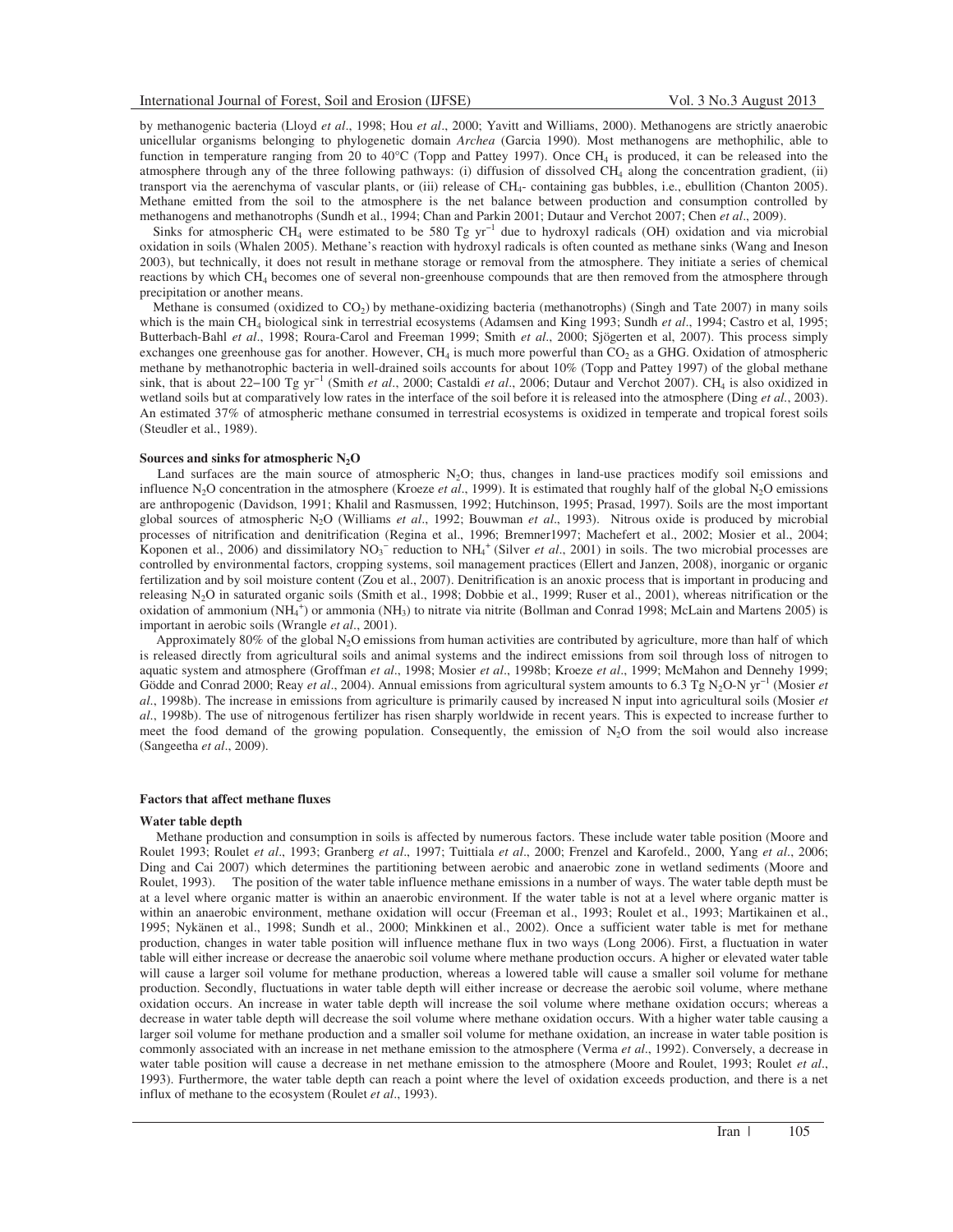# **Soil Temperature and substrate availability**

 In addition to water table, the production and consumption of methane is also influenced by soil temperature (Crill et al., 1988; Dunfield *et al*., 1993; Castro *et al*., 1995; Alford *et al*., 1997; Komulainen *et al*., 1998; Heyer and Berger 2000). Methane is produced by the anaerobic breakdown, or digestion, of organic material by methanogenic bacteria. The bacterial activity is closely related to temperature and different types of bacteria have adapted their activity to different temperature ranges. An increase in soil temperature can increase both CH<sub>4</sub> production (Valentine *et al.*, 1994; Zhuang *et al.*, 2004) and consumption (Einola et al., 2007; Visvanathan *et al*., 1999). Although increasing soil temperature influences both CH<sup>4</sup> production and oxidation, it has been shown to increase net methane fluxes from peatlands (Alford *et al*., 1997; Crill *et al*., 1988; Hargreaves *et al*., 2001; Heyer and Berger, 2000; Macdonald *et al*., 1998; Sachs *et al*., 2008).

 Methane fluxes increase with increased soil temperature, but results differ in the observed relationship between temperature and methane emissions. A linear dependence of methane generation at low temperatures has been reported in some studies (Kaharabata *et al*., 1998; Macdonald *et al*., 1998; Sharpe and Harper, 1999; Heyer and Berger 2000). Other studies report an exponential dependence of methane emission rate on temperature (Husted, 1994; Khan *et al*., 1997; Macdonald *et al*., 1998; Sommer *et al*., 2000; Hargreaves *et al*., 2001; Sachs *et al*., 2008; Wille *et al*., 2008). Methane production and consumption rates are also influenced by substrate availability which drives carbon mineralisation (Svenson and Sundh, 1992; Whiting and Chanton, 1993; Christensen et al., 2003; Strom et al., 2003) and net ecosystem exchange of CO<sub>2</sub> (Joabsson et al., 1999, Dunfield et al, 1993). The carbon substrates provide methanogenic microorganisms with molecules to metabolize in order to produce energy.

#### **Nitrogen fertilisation**

 Mineral nitrogen affects CH<sup>4</sup> fluxes in many ecosystems (Steudler *et al*., 1989; Sitaula *et al*., 1995; Cai *et al*., 1997; Suwanwaree and Robertson 2005). Steudler *et al.* (1989) applied 120kg N ha<sup>-1</sup> year<sup>-1</sup>as NH<sub>4</sub>NO<sub>3</sub> and observed that CH<sub>4</sub> emissions were enhanced by 33%. Suwanwaree and Robertson (2005) added N to a forest site at 100 kg ha<sup>-1</sup> and observed a 60% increase in CH<sup>4</sup> fluxes. The increase in methane fluxes from nitrogen fertilised soil has been attributed to nitrogen's ability to inhibit CH<sup>4</sup> oxidizing soil microorganisms (Van den Pol-van Dasselaar *et al*., 1999) or by changing the composition of the soil microbial community (Saari et al., 1997; Van den Pol-van-Dasselaar *et al*., 1999; Kähkonen *et al*., 2002).

#### **Land use change and Management**

Land use changes such as converting forests and grasslands to arable land decreases the oxidation of CH<sub>4</sub> (Dobbie and Smith 1996;; Smith *et al*., 2000; Ball *et al*., 2002; Merino *et al*., 2004; Tate *et al*., 2007). A mixed deciduous forest in Scotland was found to consume 2.19 to 2.97 mg m<sup>-2</sup> day<sup>-1</sup>, compared to 0.82 mg m<sup>-2</sup> day<sup>-1</sup> consumed in an adjacent cultivated land used for arable agriculture (Dobbie and Smith 1996). The decrease in CH<sub>4</sub> consumption after land use changes has been attributed to the disturbance on the population and activity of soil microorganisms responsible for CH<sub>4</sub> oxidation (Knief *et al.*, 2003; Seghers *et* al., 2003; Tate et al., 2007). Soils than have been out of cultivation for a long time were found to consume CH<sub>4</sub> ten times faster than their recently cultivated counterparts (Willison *et al*., 1995). Drainage experiments conducted in peatland soils have shown that lowering the water table depth improve aeration on the peat surface and increases oxidation of methane (Roulet *et al*., 1993; Glen *et al*., 1993; Martikainen *et al*., 1995; Nykänen *et al*., 1995).

### **Factors affecting Soil N2O fluxes**

### **Soil temperature**

 Nitrification and denitrification rates increase with increasing temperature (Granli and Bøckman, 1994; Skiba *et al*., 1998; Smith *et al*., 1998; Koponen *et al*., 2006). Soil temperature controls many biological processes in soils and in the case of N2O production; it may affect microbial processes by stimulating N2O producing soil microorganisms. Studies indicate that denitrification proceeds at temperatures as low as  $-4^{\circ}C$  and that temperatures above  $5^{\circ}C$  are required for the rates to be significant are cited by Granli and Bøckman (1994). Temperature exerts more control over soil N<sub>2</sub>O production in soils that are not limited by soil moisture and substrate availability (Skiba *et al*., 1998; Smith *et al*., 1998). However, lack of relationship between N2O emission and temperature has been observed in some studies (Willers *et al*., 1993; Sommer *et al*., 2000).

### **Soil moisture and aeration**

Soil-water content influences N<sub>2</sub>O emissions from all soil types. It influences the release of N<sub>2</sub>O from soil through regulating the reactions of oxidation and reduction (Bollmann and Conrad, 1998). Soil moisture can directly or indirectly influence denitrification by providing a suitable environment for microbial growth and activity, preventing the supply of oxygen to micro sites by filling soil pores, releasing available C and N substrates during wetting and drying cycles and through provision of a diffusion medium through which substrates and products are moved to and away from soil microorganisms (Aulakh *et al*., 1992). It has been shown that after rainfall and irrigation, denitrification rate increases due to decrease oxygen diffusion into the soil (Ryden and Lund, 1980; Ruser et al., 2001). Therefore, the rate of  $N<sub>2</sub>O$  emission increases with increasing soil moisture content from air dry to field capacity (Sitaula and Bakken, 1993; Dobbie and Smith, 2001).

 Oxygen inhibits denitrification (Knowles, 1982) and the effect of soil moisture on denitrification occurs through its control over  $O_2$  diffusion. The diffusion of oxygen in water is  $1\times10^4$  times slower. Thus wet soils are more anaerobic with higher rates of denitrification and decreased nitrification. Denitrification can also occur in well-aerated soils in the presence of anaerobic micro sites (Müller *et al*., 1997; Russow *et al*., 2009). In soil incubation studies conducted in a laboratory by Goodroad and Keeney (1984) N<sub>2</sub>O production increased when soil moisture content was increased from 0.1 to 0.3 cm cm<sup>−3</sup>. The process of nitrification is important in N<sub>2</sub>O emissions in well aerated coarse-textured soils with <60% water filled pore space (WFPS) (Skiba *et al.*, 1992; Skiba and Ball 2002; Bollmann and Conrad 1998; Bouwman *et al*., 2002; Mexiner and Yang, 2004). However, fine- textured soils which are poorly aerated provide conditions that favour denitrification (Groffman and Tiedje, 1991; Dobbie *et al*., 1999). Thus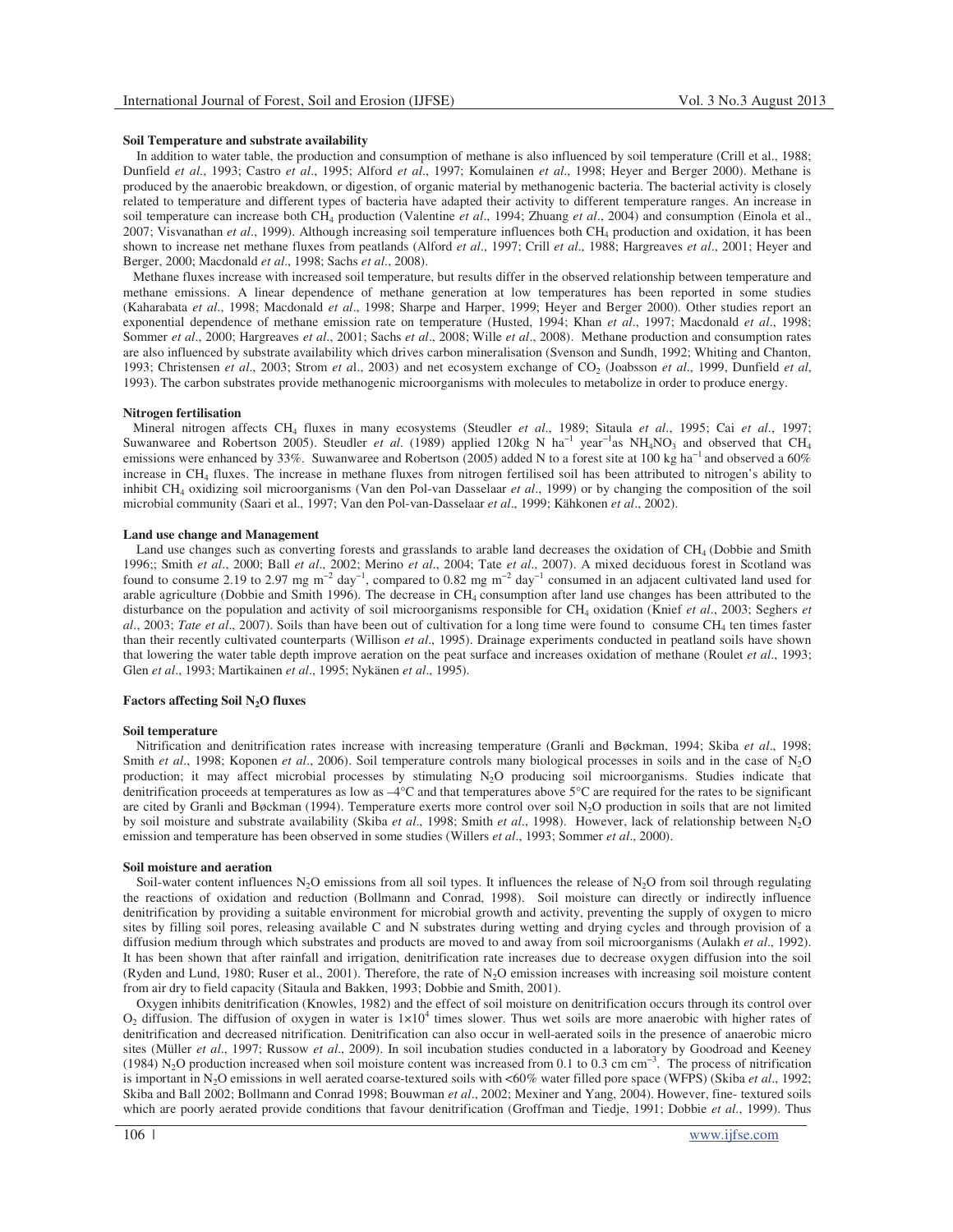denitrification becomes a major source of N<sub>2</sub>O emissions at lower oxygen partial pressure (<0.5 vol. %) and higher WFPS (>60%) (Davidson, 1993; Scholefield *et al*., 1997; Bronson and Fillery, 1998; Khalil *et al*., 2002). The WFPS depends on the balance between the amount of water entering the soil from precipitation or irrigation and the combined effect of evapo-transpiration and drainage (Dobbie and Smith 2003, 2006). Poorly drained fine soils are likely to emit more N<sub>2</sub>O for a longer period than their welldrained coarse textured counterparts (Groffman and Tiedje, 1989; Aulakh *et al*., 1991; Clayton *et al*., 1997; Dobbie and Smith, 2003; Saggar *et al*., 2004).

### *Soil pH*

Soil pH is one of the regulators of microbiological processes that influence N<sub>2</sub>O production. Nitrification activity generally increases with soil pH (Bremner and Blackmer, 1981; Bramley and White, 1989). The optimal pH for nitrification is approximately 7 to 8 (Haynes, 1986). Soil fertilised with  $NH_4^+$  and incubated under aerobic conditions revealed that N<sub>2</sub>O production increased significantly with increasing pH up to about 8 (Wang and Rees, 1996). Although the critical threshold for nitrification is 5, it has been shown to occur at a soil pH of 4.5 due to acid-adapted nitrifier strains (Bouwman, 1990) which show that acidity also favours N<sub>2</sub>O production in soils (Martikainen and Boer, 1993). At soil pH above 8.2, nitrite accumulates in the soil, and is then reduced to N2O because competitive biological oxidation of nitrite by *Nitrobacter* is prohibited (Chalk and Smith, 1983). Denitrification can occur over a wide range of soil pH values (5 to 8) (Weier and Gilliam, 1986; Ramos, 1996; Flessa *et al*, 1998).

#### **Nitrogen fertilisation**

The differences in N<sub>2</sub>O emissions between fertilised and unfertilised soils are particularly evident in soils which have low available mineral N (Castaldi and Aragosa, 2002; Rees *et al*., 2006). Denitrification and nitrification rate increases in nitrogen (N) fertilised systems (Klemedtsson *et al*., 1997; Flessa *et al*., 1998; Kaiser *et al*., 1998; Baggs *et al*., 2003; Weitz *et al*., 2001; Ruser *et al.*, 2006; Bremer, 2007; Sangeetha et al., 2009) because N provides a substrate for production of N<sub>2</sub>O. The rate at which N<sub>2</sub>O is produced and emitted from N fertilized soil depend on the amount and type of N fertiliser, application rates and method of application, soil types and environmental conditions (Granli and Bockman 1994; Castaldi *et al*., 2006). Cochran *et al*. (1981) and Hutchinson and Brams (1992) reported larger N<sub>2</sub>O emissions from soils fertilized with anhydrous NH<sub>3</sub> than those that received fertilizer containing  $NO_3^-$  or  $NH_4^+$ . Sangeetha *et al* (2009) observed that nitrification is limited by the formation of  $NH_4^+$  from mineralisation under normal field conditions.

Mapanda *et al.* (2010) reported average emissions of 3.3–3.4 μg N<sub>2</sub>O-N m<sup>-2</sup> hr<sup>-1</sup> of N<sub>2</sub>O-N from cropped land on clay and sandy loam soils in Zimbabwe. The low fluxes could be attributed to low organic carbon in the soil (Castaldi et al., 2006), and high N uptake by crops which leaves very little N available for denitrification (Mapanda *et al*., 2011). Atmospheric N deposition also increases N2O emissions (Brumme and Beese 1992; Butterbach-Bahl *et al*., 1998; Gundersen *et al*., 1998; Skiba and Smith 2000). Nitrous oxide emissions from forests that had received significant quantities of N deposition in the temperate zone of Europe were found to be 2 to 5 times more than in their counterparts that had received low deposition (Butterbach-Bahl *et al*., 1998). Brumme and Beese (1992) recorded N<sub>2</sub>O emissions of 5.6 kg N<sub>2</sub>O-N ha<sup>-1</sup> year<sup>-1</sup> from a beech forest in Germany that had received N deposition at a rate of 35 kg N ha<sup>-1</sup> year<sup>-1</sup>.

# **Land use and management**

Drainage of fertile peat soils for agriculture and forestry in the boreal and temperate region increases  $N_2O$  emissions (Kliewer and Gilliam 1995; Regina *et al.,* 1998; Liikainen *et al*., 2002) by enhancing the rate of decomposition of organic matter (Updegraff *et al*., 1995) which increases N substrate. Any nitrogen lost through drainage, however, may be susceptible to loss as N<sub>2</sub>O (Reay *et al.*, 2004). Mounding a silvicultural practice used to establish tree plantations in wet planting sites has a potential of inducing N<sub>2</sub>O emissions because it mixes or buries the litter and the organic layer beneath the mineral layer (Saari et al., 2004). This increases the organic matter decomposition rates (Mann 1986; Davidson and Ackerman 1993) which may release N (Vitousek and Matson 1985; Fox et al., 1986; Vitousek *et al*., 1992), thus enhancing the production and emission of N2O. The conversion of deforested land or grasslands to agricultural use can increase N2O emission when N fertilizers are used (Nyamadzawo *et al*., 2012).

### **Conclusion**

The atmospheric concentrations of  $CH_4$  and  $N_2O$  have increased significantly during the past several decades due to anthropogenic activities. CH<sub>4</sub> from soil from soil to the atmosphere is the balance between production and consumption. Methane emitted from the soil to the atmosphere is the balance between production and consumption by methanogens and methanotrophs which are affected by numerous factors that include; soil water table depth, soil temperature, soil moisture content, etc.  $N_2O$  is an important constituent of the atmosphere because it is not only the dominant source of ozone  $(O_3)$  destroying odd nitrogen in the stratosphere but also a greenhouse gas. The gas is produced by numerous processes in soils of which denitrification and nitrification are considered to be the most significant. The emission of nitrous oxide from the soil is affected by moisture content, oxygen, soil pH, soil texture, temperature, fertilizer application etc.

### **Acknowledgment**

The author thanks Botswana College of Agriculture for a postgraduate scholarship.

#### **Reference**

Adamsen APS, King GM (1993). Methane consumption in temperate and sub-arctic forest soils: rates, vertical zonation, and responses to water and nitrogen. Applied Environ. Microbiol. 59: 485−490.

Alford DP, Delaune, RD, Lindau CW (1997. Methane flux from Mississippi River deltaic plain wetlands. Biogeochemistry 37: 227−236. Aulakh MS, Doran JW, Mosier AR (1992). Soil denitrification-significance, measurement and effects of measurements. Adv. Soil Sci. 18: 2– 42.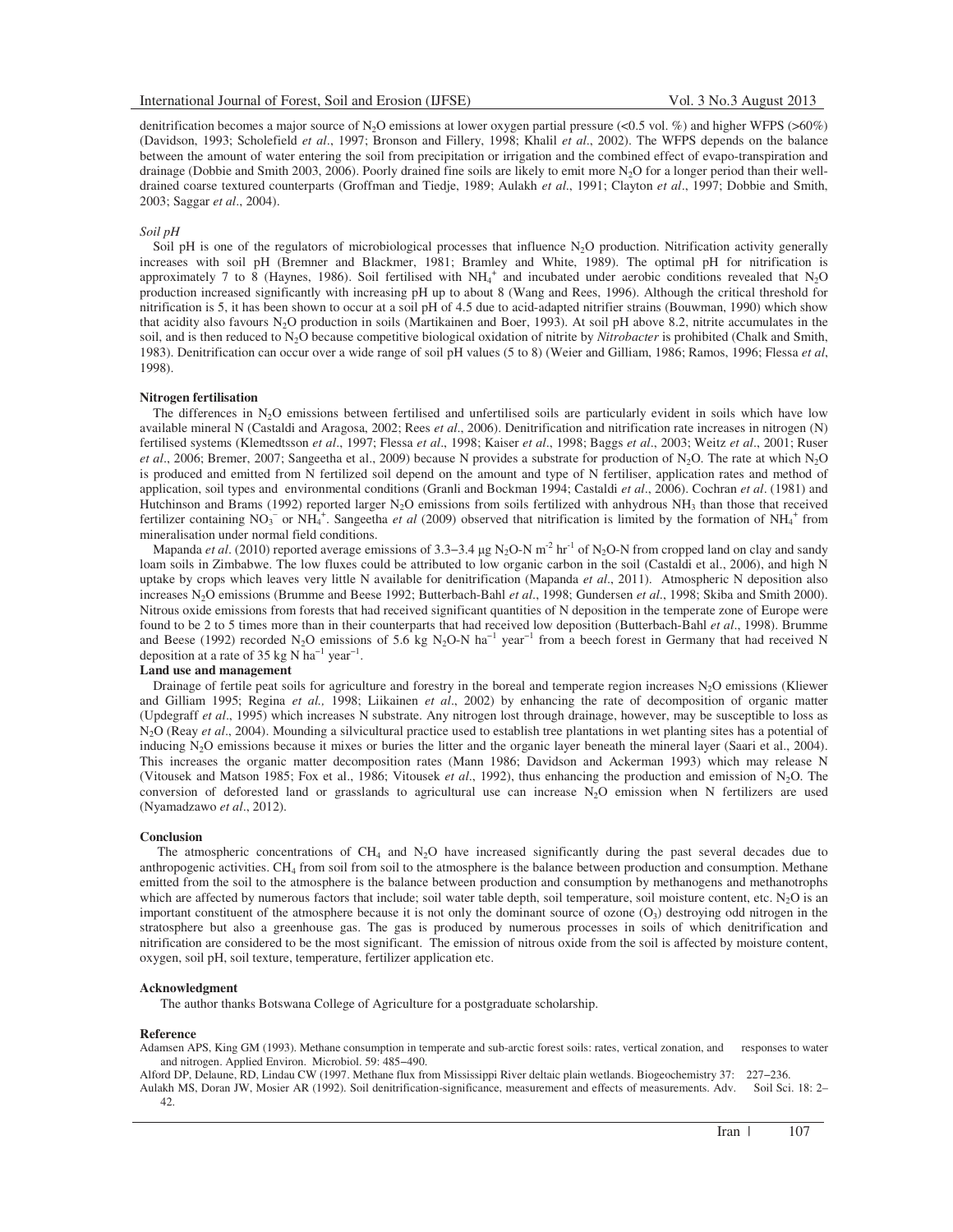Aulakh MS, Doran JW, Mosier AR (1991). In-field evaluation of four methods for measuring denitrification. Soil Sci. Soc. Am.J. 55: 1332−1338.

- Baggs EM, Stevenson M, Pihlatie M, Regar A, Cook H, Cadisch G (2003) Nitrous oxide emissions following application of residues and fertiliser under zero and conventional tillage. Plant Soil 254:361−370.
- Ball BC, McTaggart IP, Watson CA (2002). Influence of organic ley-arable management and afforestation in sandy loam to clay loam soils on fluxes of N2O and CH4 in Scotland. Agric. Ecosyst. Environ. 90: 305−317.
- Bollmann A, Conrad, R. (1998). Influence of O2 availability on NO and N2O release by nitrification and denitrification in soils. Glob. Change Biol. (4), 387−396.
- Bouwman AF, Boumans LJM, Batjes NH (2002). Emissions of N2O and NO from fertilized fields: Summary of available measurement data. Glob. Biogeochem. Cycl. (34), 1777−1784.
- Bouwman AF, Fung I, Matthews E, John J (1993) Global analysis of the potential for N2O production in natural soils. Glob. Biogeochem. Cycl. 7: 557−597.
- Bouwman AF (1990). Soils and the greenhouse effect, Proceedings of the International Conference Soils and the greenhouse effect, International Soil Reference and Information Centre ISRIC. John Wiley and Sons, New York. 575pp
- Bramley RGV, White RE (1989). The effect of pH, liming, moisture and temperature on the activity of nitrifiers in a soil under pasture. Aust. J. Soil Res. 27:711−724.

Bremer DJ (2007). Nitrous oxide fluxes in turf-grass: effects of nitrogen fertilization rates and types. J. Environ. Qual. 35: 1678−1685.

- Bremner JM (1997). Sources of nitrous oxide in soils. Nutr. Cycl. Agroecosyst. 49: 7−16
- Bremner JM, Blackmer AM (1981). Terrestrial nitrification as a source of atmospheric nitrous oxide, In: Delwiche CC (Eds.), Denitrification, Nitrification and Atmospheric Nitrous Oxide. Willey and Sons, New York, pp. 151−170.
- Bronson KF, Fillery IRP (1998). Fate of nitrogen-15-labelled urea applied to wheat on a waterlogged texture-contrast soil. Nutr. Cycl. Agroecosyst. 51:175−183.
- Brumme R, Beese F (1992). Effect of liming and nitrogen fertilisation on emissions of CO2 and N2O from a temperate forest. J. Geophys. Res. 97:12,851−12,858.
- Brzezi ska M, Nosalewicz M, Pasztelan M, Włodarczyk T (2009). Methane production and consumption in loess soil at different slope position. Sci. World J. 2012; 2012: 620270 doi: 10.1100/2012/620270
- Butterbach-Bahl K, Gasche R, Huber Ch, Kreutzer K, Papen H (1998). Impact of N-input by wet deposition on N-trace gas fluxes and CH4 oxidation in spruce forest ecosystems of the temperate zone in Europe. Atmos. Environ.32:559−564.
- Cai Z,Guangxi Xing G, Yan X, Xu H, Tsuruta H, Yagi, K, Minami K (1997). Methane and nitrous oxide emissions from rice paddy fields as affected by nitrogen fertilizers and water management. Plant Soil 196:7−14.
- Castaldi S, Ermice A, Strumia S (2006). Fluxes of N2O and CH4 from soils of savannas and seasonally-dry ecosystems. J. Biogeogr. 33: 401−415.
- Castaldi S, Argosa D (2002). Factors influencing nitrification and denitrification variability in a natural and fire disturbed Mediterranean shrubland. Biol. Fert. Soils 36:418−425.
- Castro MS, Steudler PA, Melillo JM, Aber JD, Bowden RD (1995). Factors controlling atmospheric methane consumption by temperate forest soils. Glob. Biogeochem. Cycl. 9:1–10.
- Chen H, Wu N, Gao Y, Wang Y, Luo P, Tian J (2009). Spatial variations on methane emissions from Zoige alpine wetlands of Southwest China. Sci. Total Environ. 407:1097–1104.
- Cicerone RJ (1987). Changes in stratosphere ozone. Science 237:35−42.
- Cicerone RL, Oremland RS (1988). Biogeochemical aspects of atmospheric methane. Glob. Biogeochem. Cycl. 2:199−327.
- Chan ASK, Parkin TB (2001). Methane oxidation and production activity in soils from natural and agricultural systems. J. Environ. Qual. 30:1886−1903.

Chanton JP (2005). The effect of gas transport on the isotope signature of methane in wetlands. Org. Geochem. 36:753−768.

- Chalk PM, Smith CJ (1983). Chemodenitrification. In: Freney JR, Simpson JR (Eds.), Gaseous loss of nitrogenous from plant- soil systems. Martinus Nijhof/Dr. W. Junk Publishers, The Hague. pp. 65−90.
- Christensen TR, Ekberg A, Ström L, Mastepanov M, Panikov N, Öquist M, Svensson BH, Nykänen H, Martikainen PJ, Oskarsson H (2003). Factors controlling large scale variations in methane emissions from wetlands. Geophys. Res. Letters 30: doi: 10.1029/2002GL016848.
- Clayton H, McTaggart IP, Parker J, Swan L, Smith KA (1997). Nitrous oxide emission from fertilised grassland: A 2-year study of the effects of N fertilizer form and environmental conditions. Biol. Fert. Soils 25:252−260.
- Cochran VL, Elliot LF, Papendick RI (1981). Nitrous oxide emissions from a fallow field fertilized with anhydrous ammonia. Soil Sci. Soc. Am. J. 45: 307−310.
- Conrad R. (1996). Soil microorganisms as controllers of atmospheric trace gases (H2, CO, CH4, OCS, N2O, and NO. Microbiol. Rev. 60: 609−640.
- Crill PM, Bartlett DS, Harris RC, Gorham E, Verry ES, Sebacher DI, Madzar L, Sanner W (1988). Methane flux from Minnesota peatlands. Glob. Biogeochem. Cycl. 2:371−384.
- Crutzen PJ (1991). Methane's sinks and sources. Nature 350:380−381. Davidson EA, Ackerman IL (1993). Changes in soil carbon inventories following cultivation of previously untilled soils. Biogeochemistry 20:161–193.
- Davidson EA (1993). Soil water content and the ratio of nitrous oxide to nitric oxide emitted from soil. In: Oremland, R.S. (Eds.), The Biogeochemistry of Global Change, Radiatively Active Trace Gases. Chapman and Hall, New York, pp. 369−386.
- Davidson EA (1991). Fluxes of nitrous oxide and nitric oxide from terrestrial ecosystems. In: Rogers JE, Whitman WB (Eds.), Microbial production and consumption of greenhouse gases: methane, nitrogen oxides, and halomethanes. American Society of Microbiology. Washington, DC. pp. 291−235.
- Ding WX, Cai ZC (2007) Methane emission from natural wetlands in China: summary of years 1995–2004 studies. Pedosphere 17:475−486.
- Ding W, Cai, Z, Tsuruta H, Li X (2003). Key factors affecting spatial variation of methane emissions from freshwater marshes. Chemosphere 51:167−173.
- Dobbie KE, McTaggart IP, Smith KA (1999). Nitrous oxide emissions from intensive agricultural systems: variations between crops and seasons, key driving variables, and mean emission factors. J. Geophys. Res. 104: 26891–26899.

Dobbie KE, Smith KA (2006).The effect water table depth on emissions of N2O from a grassland soil. Soil Use Manage. 22:22−28.

- Dobbie KE, Smith KA (2003). Impact of different forms of N fertilizers on N2O emission from intensive grassland. Nutr. Cycl. Agroecosyst. 67: 37−46.
- Dobbie KE, Smith KA (2001). The effects of temperature, water-filled pore space and land use on N2O emissions from an imperfectly drained gleysol. Euro. J. Soil Sci. 52: 667–673.
- Dobbie KA, Smith KA (1996). Comparison of CH4 oxidation rates in woodland, arable and set aside soils. Soil Biol. Biochem. 10/11:1357−1365.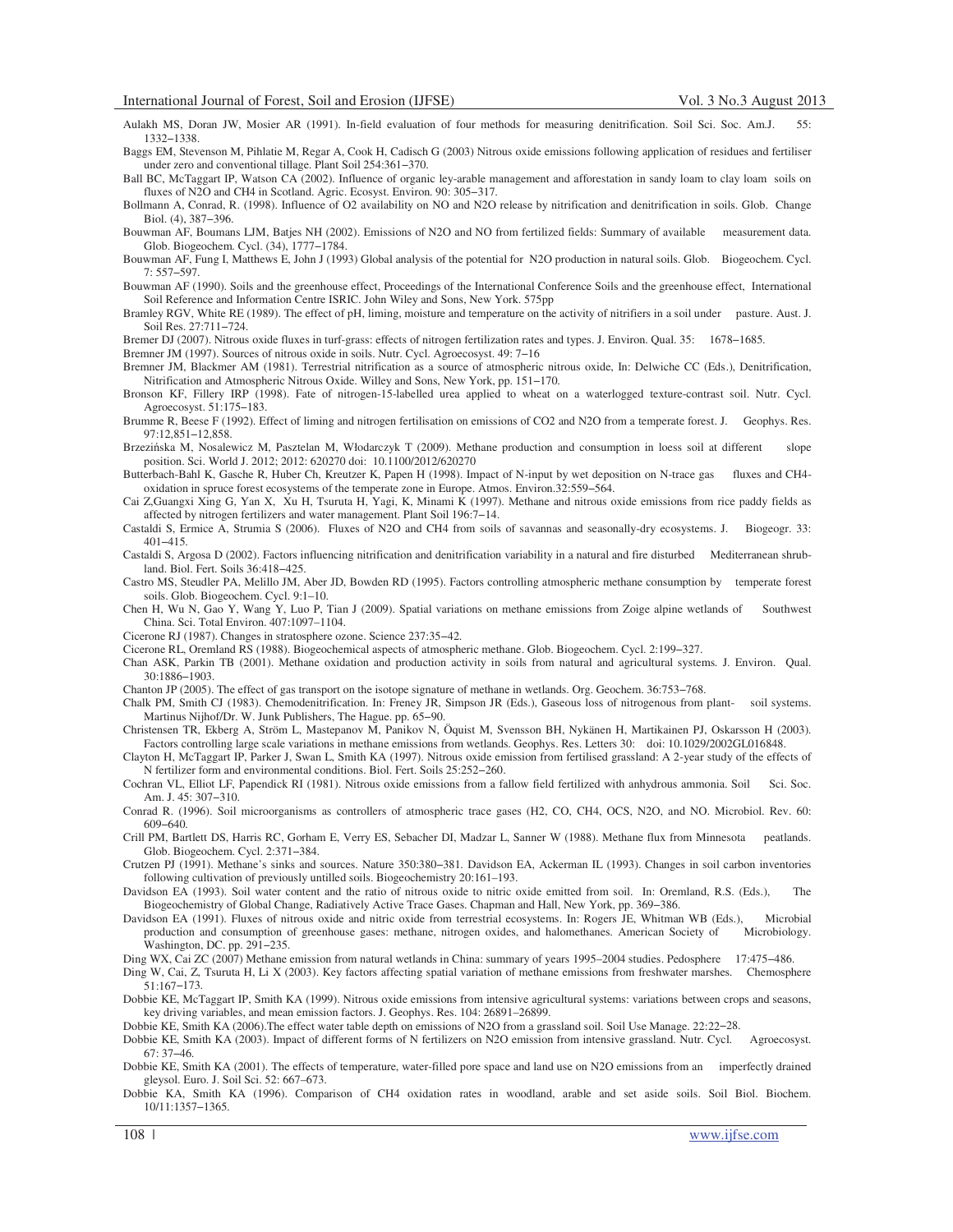Dunfield P, Knowles R, Dumont R, Moore TR (1993). Methane production and consumption in temperate and subarctic peat soils: response to temperature and pH. Soil Biol. Biochem. 25:321−326.

Dutaur L, Verchot V (2007). A global inventory of the soil CH4 sink. Glob. Biogeochem. Cycl. 21: GB4013.doi:10.1029/2006GB002734.

Ellert BH, Janzen, HH. 2008. Nitrous oxide, carbon dioxide and methane emissions from irrigated cropping systems as influenced by legumes, manure and fertilizer. *Can. J. Soil Sci.* 88: 207−217.

Einola JKM, Kettunen RH, Rintala JA (2007). Responses of methane oxidation to temperature and water content in cover soil of a boreal landfill. Soil Biol. Biochem. 39:1156−1164.

Flessa H, Wild U, Klemisch M, Pfadenhauer J (1998). Nitrous oxide and methane fluxes from organic soils under agriculture. European J. Soil Sci. 49:327−335.

Flessa H, Dörsch P, Beese F (1995) Seasonal variation of N2O and CH4 fluxes in differently managed arable soils in southern Germany. J. Geophysical Res. 100:23,115−23,124.

Fowler D., Pilegaard, K., Sutton, M.A, et al. (2009). Atmospheric composition change: ecosystems-atmosphere interactions. Atmospheric Environ. 43:5193–5267.

Fox TR, Burger JA, Kreh R. (1986). Effects of site preparation on nitrogen dynamics in the southern Piedmont. For. Ecol. Manage. 15: 241−256.

Freeman C, Lock MA, Reynolds B (1993). Fluxes of CO2, CH4 and N2O from a welsh peatland following simulation of water table draw-down – potential feedback to climatic change. Biogeochemistry 19: 51–60.

Frenzel P, Karofeld E (2000). CH4 mission from hollow ridge complex in a raised bog: the role of CH4 production and oxidation. Biogeochemistry 51: 91−112.

Garcia IL (1990). Taxonomy and ecology of methanogens. FEMS Microbiol. Rev. 87: 297−308.

Glen S, Heyes, A, Moore T (1993). Carbon dioxide and methane emissions from drained peatland soils, southern Quebec. Glob. Biochem. Cycl. 7: 247−257.

Gödde M, Conrad R (2000). Influence of soil properties on the turnover of nitric oxide and nitrous oxide by nitrification and denitrification at constant temperature and moisture. Biol. Fert. Soils 32:120−128.

Goodroad LL, Keeney DR (1984). Nitrous oxide production anaerobic soils under varying pH, temperature and water content. Soil Biol. Biochem. 16:39−43.

Granberg G, Mikkelä, C, Sundh I, Svensson BH, Nilsson M (1997). Source of spatial variation in methane emission from mires in northern Sweden: a mechanistic approach in statistical modeling. Glob. Biogeochem. Cycl. 11:135−150.

Granli T, Bockman OC (1994) Nitrous oxide from agriculture. Norwegian J of Agric. Sci. Suppl. 12:7−128.

Groffman PM, Gold AJ, Jacinthe PA (1998). Nitrous oxide production in riparian zones and groundwater. Nutr. Cycl. Agroecosyst. 52:179– 186.

Groffman PM, Tiedje JM (1991). Relationship between denitrification, CO2 production and air filled porosity in soils of different texture and drainage. Soil Biol. Biochem. 23:299−302.

Groffman PM, Tiedje JM (1989). Denitrification in north temperate forest soils, spatial and temporal patterns at the landscape and seasonal scale. Soil Biol. Biochem. 21: 613−620.

Gundersen P, Emmett BA, Kjonaas OJ, Tietema A (1998). Impact of nitrogen deposition on nitrogen cycling in forests: a ynthesis of NITREX data. For. Ecol. Manage. 101: 37−55.

Hargreaves KJ, Fowler D, Pitcairn CER, Aurela M (2001). Annual methane emission from Finnish mires estimated from eddy covariance campaign measurements. Theoretic. Appl. Climat.70: 203−213.

Haynes RJ (1986). Nitrification. In: Kozlowski TT (Eds.), Mineral nitrogen in the plant-soil system. Academic Press, Madison, Wisconsin, pp.127−157.

Heyer J, Berger U. (2000). Methane emission from the coastal area in the southern Baltic Sea. Est. Coastal Shelf Sci. (51), 13−30.

Hou AX, Chen GX, Wang ZP, Van Cleemput O, Patrick WH Jr. (2000). Methane and nitrous oxide emissions from a rice field in relation to soil redox and microbiological processes. Soil Sci. Soc. Am. J. 64:2180−2186.

Husted S (1994). Seasonal Variation in methane emission from stored slurry and solid manures. J. Environ. Qual. 23: 585-592

Hütsch BW (2001). Methane oxidation in non-flooded soils as affected by crop production. European J. Agron. 14: 237–260.

Hutchinson GL, Brams EA (1992). NO versus N2O emissions from an NH4+ -amended Bermuda grass pasture. J. Geophys. Res. 97: 9889−9896. Hutchinson GL (1995). Biosphere-atmosphere exchange of gaseous N oxides. In: Lal R, Kimble J, Levine E, Stewart BA. (Eds), Soils and Global Change. CRC Press, Inc., Boca Raton, FL. pp. 219−236.

IPCC (Intergovernmental Panel for Climate Change) (2007) Climate Change 2007: The Physical Science Basis. In Solomon S, Qin D, Manning M, Chen Z, Marquis M, Averyt KB, Tignor M, Miller HL (Eds.),Contribution of Working Group I to the Fourth Assessment Report of the Intergovernmental Panel on Climate Change. Cambridge University Press, Cambridge, UK.

Joabsson A, Christensen TR, Wallen B (1999). Vascular plant controls on methane emissions from northern peat forming wetlands. Trends Ecol. Evol. 14: 385−388.

Kaharabata SK, Schuepp PH, Desjardins RL (1998). Methane emissions from above ground open manure slurry tanks. Glob. Biogeochem. Cycl.12: 545−554.

Kähkönen MA, Wittmann C, Ilvesniemi H, Westman CJ, Salkinoja-Salonen MS (2002). Mineralization of detritus and oxidation of methane in acid boreal coniferous forest soils: seasonal and vertical distribution and effects of clear-cut. Soil Biol. Biochem. 34:1191–1200.

Kaiser EA, Kohrs K, Kücke M, Schnug E, Heinemeyer O, Munch JC (1998). Nitrous oxide release from arable soil: importance of N-fertilization, crops and temporal variation. Soil Biol. Biochem. 30:1553−1563.

Khalil M.I, Rosenani AB, van Cleemput O, Fauziah CI, Shamshuddin J (2002). Nitrous oxide emissions from an ultisol of the humid tropics under maize, groundnut rotation. J. Environ. Qual. 31: 1071−1078.

Khalil MAK, Rasmussen, RA (1992). The global sources of nitrous oxide. J. Geophysical Res. 97:146511−4660

Khan RZ, Müller, C, Sommer, SG (1997). Micrometeorological mass balance technique for measuring CH4 emission from stored cattle slurry. Biol. Fert. Soils 24:442−444.

Klemedtsson L, Kasimir-Klemedtsson Å, Moldan F, Weslien P (1997). Nitrous oxide emission from Swedish forest soils in relation to liming and simulated increased N-deposition. Biol.Fert. Soils 25:290−295.

Kliewer BA, Gilliam JW (1995). Water table management effects on denitrification and nitrous oxide evolution. Soil Sci. Soc. Am. J. 59:1694– 1701.

Knief C, Lipski A, Dunfield PF (2003). Diversity and activity of methanotrophic bacteria in different upland soils. Applied Environ. Microbiol. 69: 6703−6714.

Knittel K, Boetius A (2009). Anaerobic oxidation of methane: progress with an unknown process. Annual Rev. Microbiol. 63: 311–334. Knowles, R. (1982). Denitrification. Microbiol. Rev., (46), 43−65.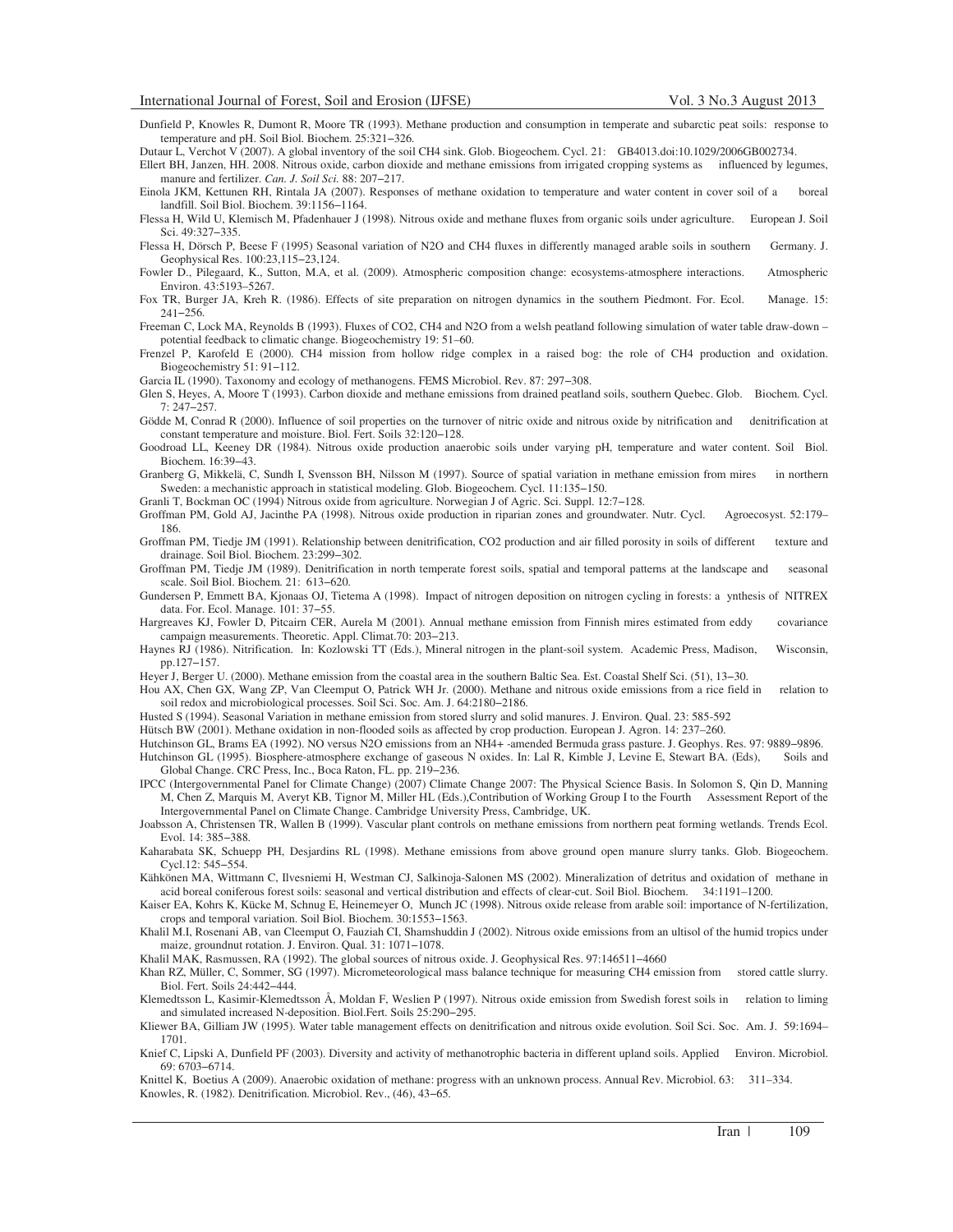- Komulainen VM, Nykänen H, Martikainen PJ, Laine J (1998) Short-term effect of restoration on vegetation change and methane emissions from peatlands drained forestry in southern Finland. Can. J. For. Res. 28:402−411.
- Koponen HT, Duran CE, Maljanen M, Hytönen J, Martikainen PJ (2006). Temperature responses of NO and N2O emissions from boreal organic soil. Soil Biol. Biochem. 38:1779−1787.
- Kroeze C, Mosier A, Bouwman L (1999). Closing the global N2O budget: a retrospective analysis 1500−1994. Glob. Biogeochem. Cycl.13:1−8.
- Lelieveld J, Crutzen PJ, Dentener FJ (1998). Changing concentration, lifetime and climate forcing of atmospheric methane. Tellus B Chem. Phys. Meterol. 50: 128–150.

Le Mer J, Rodger P (2001). Production, oxidation, emission and consumption of methane by soils: A review. Euro. J. Soil Biol. 37: 25−50.

- Liikanen A, Tanskanen, H, Murtoniemi T, Martikainen PJ (2002). A laboratory microcosm for simultaneous gas and nutrients flux measurements from sediments. Boreal Environ. Res. 7:151−160.
- Lloyd D, Thomas KL, Benstead J, Davies KL, Lloyd SH, Arah JRM, Stephen KD (1998). Methanogenesis and CO2 exchange in an ombrotrophic peat bog. Atmos. Environ. 32:3229–3238.
- Long KD (2006). Methane fluxes from a northern peatland: mechanics controlling diurnal and seasonal variations and the magnitude of aerobic methanogenesis. MSc Thesis. University of Lethbridge.
- Macdonald JA, Fowler D, Hargreaves KJ, Skiba, U, Leith ID, Murray MB (1998). Methane emission rates from a northern wetland: Response to temperature, water table and transport. Atmos. Environ. 32:3219−3227.
- Machefert SE, Dise NB, Goulding KWT, Whitehead PG (2002) Nitrous oxide emission from a range of land uses across Europe. Hydrol. Earth Syst. Sci. 6: 325−338.

Mann LK (1986). Changes in soil carbon storage after cultivation. Soil Sci. 142:279–288.

- Mapanda F, Wuta M, Nyamangara J, Rees RM (2011). Effects of organic and mineral fertilizers on greenhouse gas emissions and plantcaptured carbon under maize cropping in Zimbabwe. Plant Soil doi:10.1007/s11104-011-0753-7.
- Mapanda F, Mupini J, Wuta M, Nyamangara J, Rees RM (2010). A cross-ecosystem assessment of the effects of land cover and land use on soil emission of selected greenhouse gases and related soil properties in Zimbabwe. Euro. J. Soil Sci. 61:721−733.
- Martikainen PJ, Nykänen H, Alm J, Silvola J (1995). Change in fluxes of carbon dioxide, methane and nitrous oxide due to forest drainage of mire sites of different trophy. Plant Soil 168/169:571–577.
- Martikainen PJ, Boer WO (1993). Nitrous oxide production and nitrification in acidic soil from a Dutch coniferous forest Soil Biol. Biochem. 25: 343−347.

McLain JET, Martens DA (2005). Nitrous oxide flux from soil amino acid mineralization. Soil Biol.Biochem. 37:289–299.

McMahon PB, Dennehy KF (1999). N2O emissions from a nitrogen-enriched river. Environ. Sci. Tech. 31:21–25.

Merino A, Perez-Batallón P, Macias F 2004. Responses of soil organic matter and greenhouse gas fluxes to soil management and land use changes in a humid temperate region of southern Europe. Soil Biol. Biochem. 36: 917−925.

Mexiner FX, Yang WX (2004). Biogenic emissions of nitric oxide and nitrous oxide from arid and semi-arid land. In: Odorico DP, Porporato A (Eds.), Dryland ecohydrology. Kluwer Academic, Dordrecht, pp. 23−46.

Minkkinen K, Korhonen R, Savolainen I, Laine J (2002). Carbon balance and radiative forcing of Finnish peatlands 1900−2100−impact of drainage for forestry. Glob. Change Biol. 8:785−799.

Moore TR, Roulet NT (1993). Methane flux: water table relations in northern wetlands. Geophys. Res. Letters 20:587–590.

- Mosier A, Wassmann R, Verchot L, King J, Palm C (2004). Methane and nitrogen oxide fluxes in tropical agricultural soils: sources, sinks and mechanisms. Environ. Develop. Sustain. 6:11−49.
- Mosier AR, Duxbury JM, Freney JR, Heinemeyer O, Minami K (1998a). Assessing and mitigating N2O emissions from agricultural soils. Climate Change 40:7−38.
- Mosier A, Kroeze C, Nevison C, Oenema O, Seitzinger S, van Cleemput O (1998b). Closing the global N2O budget: nitrous oxide emissions through the agricultural nitrogen cycle. Nutr. Cycl. Agroecosyst. 52:225−248.
- Müller C, Sherlock RR, Williams P H (1997). Mechanistic model for nitrous oxide emission via nitrification and denitrification. Biol. Fertil. Soils 24:231−238.
- Nykänen H, Alm J, Silvola J, Tolonen, K, Martikainen PJ (1998). Methane fluxes on boreal peatlands of different fertility and the effect of long-term experimental lowering table on flux rates. Glob. Biogeochem. Cycl. 12:53−69.
- Nykänen H, Alm J, Lång K Silvola J and Martikainen PJ (1995). Emissions of CH4, N2O and CO2 from a virgin fen and a fen drained for grassland in Finland. J. Biogeogr. 22:351−357.
- Nyamadzawo G, Chirinda N, Mapanda F, Nyamangara J, Wuta M, Nyamugafata P, Olesen JE (2012). Land-use and land-use change effects on nitrous oxide emissions in the seasonally dry ecosystems of Zimbabwe: a review. Afr. Crop Sci. J. 20:553– 564.
- Prasad SS. (1997). Potential atmospheric sources and sinks of nitrous oxide: 2. Possibilities from excited O2, "embryonic" O3, and optically pumped excited O3. J. Geophys.. Res. 102:21527−21536.
- Prather MJ, Hsu J (2010). Coupling of nitrous oxide and methane by global atmospheric chemistry. Science 330:952–954.
- Ramos C (1996). Effect of agricultural practices on the nitrogen losses to the environment. Fert. Res. 43:183−189.
- Reay DS, Smith KA, Edwards AC (2004). Nitrous oxide in agricultural drainage waters following field fertilisation. Water, Air Soil Poll. 4:437−451.
- Rees RM, Wuta M, Furley PA, Li CS 2006. Nitrous oxide fluxes from savanna (miombo) woodlands in Zimbabwe. J. Biogeogr. 33:424−437.
- Regina K, Nykänen H, Maljanen M, Silvola J, Martikainen PJ (1998). Emissions of N2O and NO and net nitrogen mineralization in a boreal forested peatland treated with different nitrogen compounds. Can. J. For. Res. 28:132−140.
- Regina K, Nykänen H, Silvola J, Martikainen PJ (1996). Fluxes of nitrous oxide from boreal peatlands as affected by peatland type, water table level and nitrification capacity. Biogeochemistry 35:401−418.
- Roulet NT, Ash R, Quinton W, Moore T (1993). Methane flux from drained northern peatlands: effect of a persistent water table lowering on flux. Glob. Biogeochem. Cycl. 7:749–769.
- Roura−Carol M, Freeman C (1999). Methane release from peat soils: effects of Sphagnum and Juncus. Soil Biol. Biochem. 31: 323−325.
- Ruser R, Flessa H, Russow R, Schmidt G, Buegger F, Munch JC (2006). Emission of N2O, N2 and CO2 from soil fertilized with nitrate: effect of compaction, soil moisture and rewetting. Soil Biol. Biochem. 38:263−274.
- Ruser R, Flessa H, Schilling R, Beese F, Munch JC (2001). Effect of crop-specific field management and N fertilization on N2O emissions from a fine-loamy soil. Nutr. Cycl. Agroecosyst. 59:177–191.
- Russow R, Stange CF, Neue HU (2009). Role of nitrite and nitric oxide in the processes of nitrification and denitrification in soil: Results from 15N tracer experiments. Soil Biol. Biochem. 41:785−795.
- Ryden JC, Lund LJ (1980). Nature and extent of directly measured denitrification losses from some irrigated vegetable crop production units. Soil Sci. Soc. Am. J. 44:505−511.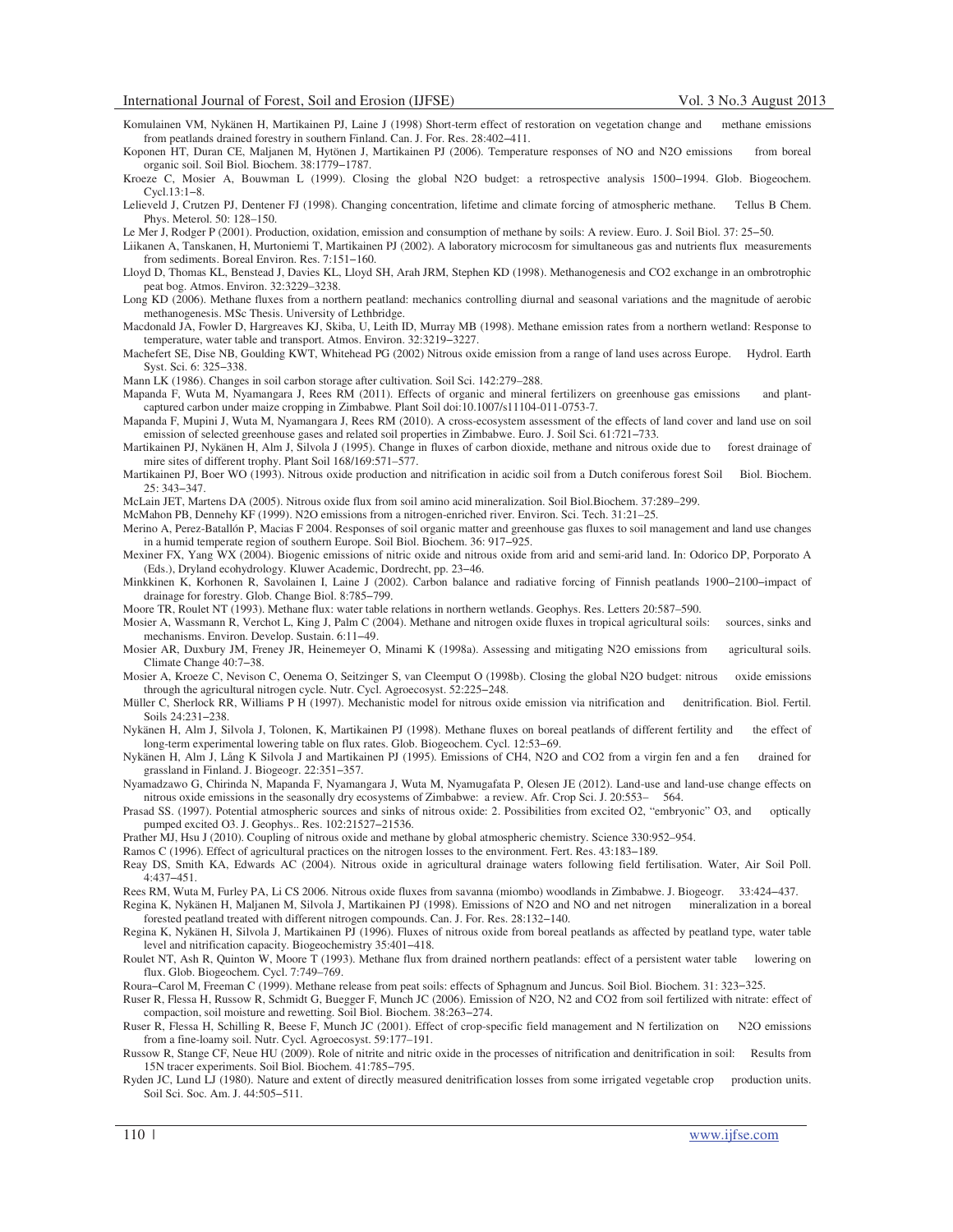- Saari A, Martikainen PJ, Ferm A, Ruuskanen J, De Boer W, Troelstra SR, Laanbroek HJ (1997). Methane oxidation in soil rofiles of Dutch and Finnish coniferous forests with different soil texture and atmospheric nitrogen deposition. Soil Biol. Biochem. 29:1625−1632.
- Sachs T, Wille, C, Boike J, Kutzbach L (2008). Environmental controls on ecosystem-scale CH4 emission from polygonal tundra in the Lena River Delta, Siberia. J. Geophys. Res.-Biogeosci. 113:doi: 10.1029/2007JG000505.
- Saggar S, Andrew, RM, Tate KR, Hedley CB, Rodda NJ, Townsend JA (2004). Modelling nitrous oxide emissions from New Zealand dairy grazed pastures. Nutr. Cycl. Agroecosyst. 68:243−255.

Sangeetha M, Jayakumar R, Bharathi C (2009). Nitrous oxide emissions from soils- A review. Agric. Rev.30:94 −107.

- Scholefield D, Hawkins JMB, Jackson SM (1997). Use of a flowing helium atmosphere incubation technique to measure the effects of denitrification controls applied to intact cores of a clay soil. Soil Biol. Biochem. 29:1337−1344.
- Schimel DS (2000). Rice microbes and methane. Nature 403: 375−377.

Schimel JP, Gulledge J (1998). Microbial community and global trace gases. Glob. Change Biol. 4:754−758.

- Seghers D, Top EM, Reheul D, Bulcke R, Boeckx P, Verstraete W, Sicilliano SD (2003). Long-term effects of mineral versus organic fertilizers on activity and structure of the methanotrophic community in agricultural soils. Environ. Microbiol. 5: 867–877.
- Silver WL, Herman DJ, Firestone MK (2001). Dissimilatory nitrate reduction to ammonium in upland tropical forest soils. Ecology 82:2410−2416.
- Singh BK, Tate K (2007). Biochemical and molecular characterization of methanotrophs in soil from a pristine New Zealand beech forest. FEMS Microbiol. Letters 275: 89−97.
- Sitaula BK, Bakken LR (1993). Nitrous oxide release from spruce forest soil: relationships with nitrification, methane uptake, temperature, moisture and fertilization. Soil Biol. Biochem. 25:1415−1421.
- Sitaula BK, Bakken LR, Abrahamsen G (1995). CH4 uptake by temperate forest soil: effect of N input and soil acidification. Soil Biol. Biochem. 27: 871–880.
- Sjögerten S, Melander E, Wookey PA (2007). Depth distribution of net methanotrophic activity at a mountain Birch Forest–tundra heath ecotone, Northern Sweden. Antar. Alp Res. 39: 477–480.
- Sharpe RR, Harper LA (1999). Methane emissions from an anaerobic swine lagoon. Atmos. Environ. 33:3627−3633.
- Skiba UM, Ball BC (2002). The effect of soil texture and soil drainage on emissions of nitric oxide and nitrous oxide. Soil Use Manage. 18: 56−60.
- Skiba U, Smith KA (2000). The control of nitrous oxide emissions from agricultural and natural soils. Chemosphere 2: 379−386
- Skiba UM, Sheppard LJ, MacDonald J, Fowler D (1998). Some key environmental variables controlling nitrous oxide emissions from agricultural and semi-natural soils in Scotland. Atmos. Environ. 32: 3311–3320.
- Skiba U, Hargreaves KJ, Fowler D, Smith KA (1992). Fluxes of nitric and nitrous oxides from agricultural soils in a cool temperate climate. Atmos. Environ. (26A): 2477−2488.
- Smith KA (2005). The impact of agriculture and other land uses on emissions of methane and nitrous oxide and nitric oxides. Environ. Sci. 2:101– 108.
- Smith KA, Ball T, Conen F, Dobbie KE, Massheder J, Rey A (2003). Exchange of greenhouse gases between soil and atmosphere: interactions of soil physical factors and biological processes. Eur. J. Soil Sci. 54:779–791.
- Smith KA, Dobbie KE, Ball BC, Bakken L, Sitaula RBK, Hansen S, Brumme, R., Borken, W., Christensen, S., Priemé, A., Fowler D, Macdonald JA, Skiba U, Klemedtsson L, Kasimir-Klemedtsson A, Degórska A, Orlanski P (2000). Oxidation of atmospheric methane in Northern European soils, comparison with other ecosystems, and uncertainties in the global terrestrial sink. Glob. Change Biol. 6:791–803.
- Smith KA, McTaggart IP, Dobbie, K.E, Conen F (1998). Emissions of N2O from Scottish agricultural soils, as a function of fertilizer N. Nutr. Cycl. Agroecosyst.52:123−130
- Sommer SG, Møller HB (2000). Emission of greenhouse gases during composting of deep litter from pig production effect of straw content. J. Agric. Sci. Cambridge 134: 327−335.
- Steudler PA, Bowden RD, Melillo JM, Aber JD (1989). Influence of nitrogen fertilization on methane uptake in temperate forest soils. Nature 341: 314–316.
- Ström L, Ekberg A, Mastepanov M, Christensen TR (2003). The effect of vascular plants on carbon turnover and methane emissions from a tundra wetland. Glob. Change Biol. 9:1185−1192.
- Sundh I, Nilsson M, Mikkela C, Granberg G, Svensson H (2000). Fluxes of methane and carbon dioxide on peat-mining areas in Sweden. Ambio 29:499−503.
- Sundh I, Nilsson M, Granberg G, Svensson BH (1994). Depth distribution of oxidation in a sphagnum-dominated peatland-controlling factors and relation to methane emission. Soil Biol. Biochem. 27:829−837.
- Suwanwaree P, Robertson, GP (2005). Methane oxidation in forest, successional, and no-till agricultural ecosystems: effects of nitrogen and soil disturbance. Soil Sci. Soc. Am. J. 69:722−1729.
- Svensson BH, Sundh, I (1992). Factors affecting methane production in peat soils. Suo 43:183–190.
- Tate KR., Ross DJ, Saggar S, Hedley CB, Dando J, Singh BK, Lambie SM (2007). Methane uptake in soils from Pinus radiate plantations, a reverting shrub-land and adjacent pastures: Effects of land-use change, and soil texture, water and mineral nitrogen. Soil Biol. Biochem.39:1437−1449.
- Topp E, Pattey E (1997). Soil as a source and sinks of atmospheric methane. Can. J. Soil Sci. 77:167−178.
- Tuittila ES, Komulainen VM, Vasander H, Nykänen H, Martikainen PJ, Laine J (2000). Methane dynamics of a restored cut-away peatland. Glob. Change Biol. 6: 569−581.
- Updegraff K, Pastor J, Bridgham SD, Johnston CA (1995). Environmental and substrate controls over carbon and nitrogen mineralisation in northern wetlands. Ecol. Appl.5:151−163.
- Van den Pol-Dasselaar A, van Beusichemi ML, Oenema O (1999). Effects of nitrogen input and grazing on methane fluxes of extensively managed grasslands in the Netherlands. Biol. Fert. Soils 29:24−30.
- Valentine DW, Holland EA, Schimel DS (1994). Ecosystem and physiological controls over methane production in northern wetlands. J. Geophys. Res. Atmos. 99:1563−1571.
- Verma SB, Ullman FG, Billesbach D, Clement RJ, Kim J, Verry ES (1992). Eddy correlation measurements of methane flux in a northern peatland ecosystem. Boundary-Layer Meteorol. 58:289−304.
- Visvanathan C, Pokhrel D, Cheimchaisri W, Hettiaratchi JPA, Wu JS (1999). Methanotrophic activities in tropical landfill cover soils: effects of temperature, moisture content and methane concentration. Waste Manage. Res.17:313−323.
- Vitousek PM, Matson PA (1985). Disturbance, nitrogen availability, and nitrogen losses in an intensively managed loblolly pine plantation. Ecology 66:1360−1376
- Vitousek PM, Andariese SW, Matson PA, Morris L, Sanford RL (1992). Effects of harvest intensity, site preparation, and herbicide use on soil nitrogen transformations in a young loblolly pine plantation. For. Ecol. Manage. 49:277−292.